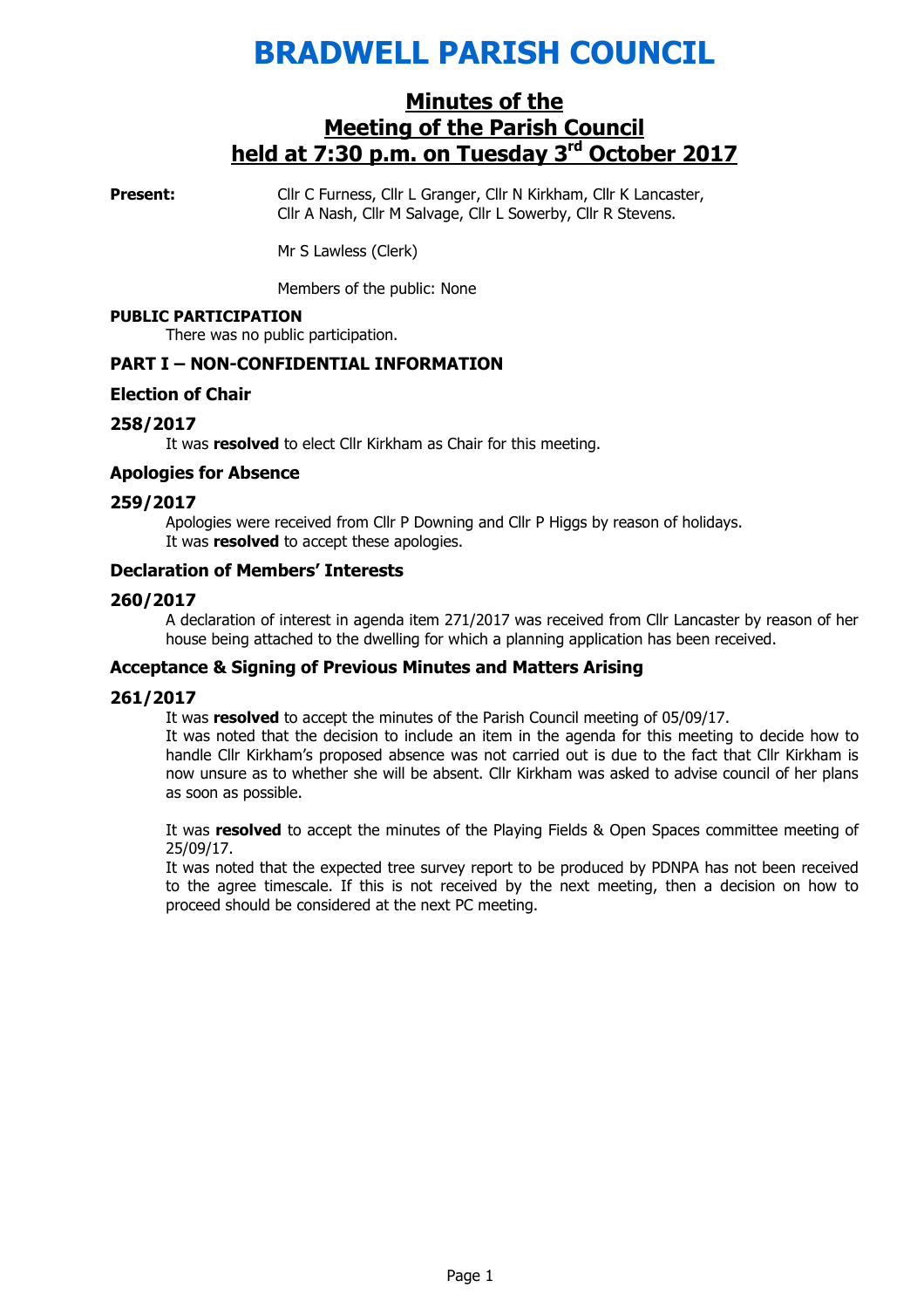## Financial Matters

## 262/2017

It was resolved to authorise the 10 financial transactions below together with the 2 further supplementary invoices.

|    | <b>Payee</b>                               | <b>Purpose</b>                    | <b>Amount</b><br>(E) | <b>Cheque</b><br><b>Number</b> |
|----|--------------------------------------------|-----------------------------------|----------------------|--------------------------------|
|    | <b>September Cheques for Authorisation</b> |                                   |                      |                                |
| 01 | Came & Co Ltd                              | PC Insurance - 3-Year LTA         | 1,125.85             | 101051                         |
| 02 | Mr S Lawless                               | Clerk's<br>salary, allowance<br>& | 769.18               | 101052                         |
|    |                                            | expenses (£147.88)                |                      |                                |
| 03 | Mr G Storey                                | <b>Caretaking Services</b>        | 96.00                | 101053                         |
| 04 | Mr S Hill                                  | <b>Caretaking Services</b>        | 110.00               | 101054                         |
| 05 | The Post Office Ltd                        | E.ON - BPPF Electricity Supply    | 31.10                | 101055                         |
| 06 | The Post Office Ltd                        | HMRC - PAYE & NIC - 3 months      | 506.02               | 101056                         |
| 07 | Mr A Samwell                               | Bus Shelter Cleaning (18/09/17)   | 10.00                | 101057                         |
| 08 | <b>DLNR Probation Service</b>              | Gala - Clearing Weed from Brook   | 300.00               | 101058                         |
| 09 | Mr P Higgs                                 | CRC - Emergency Equipment         | 605.02               | 101059                         |
| 10 | Mr J Woodhouse                             | Project - TBPF basketball court   | 500.00               | 101060                         |
|    | <b>Supplementary Authorisations</b>        |                                   |                      |                                |
| 11 | <b>Bradwell War Memorial</b><br>Hall       | Room Hire (25/09/17)              | 20.00                | 101061                         |
| 12 | High Peak Heating<br><b>Supplies</b>       | <b>Caretaking Materials</b>       | 68.75                | 101062                         |
|    | <b>TOTAL</b>                               |                                   | £4,141.92            |                                |

#### Other Financial Matters

#### 263/2017

The Clerk presented his report on current financial matters. He reported that:-

- As authorised at the last PC meeting, he has decided to place the council's insurance with the Ecclesiastical company on a three year Long Term Agreement
- The authenticator tokens have been received from the HSBC bank to enable the council to inspect the account transactions on-line
- The authenticator tokens have been received from the Co-operative bank to enable the council to make account payments on-line. It is planned to use this facility to make the quarterly HMRC PAYE/NIC payment
- He has made a claim for VAT repayment of £612 and is awaiting this receipt
- He has received a DCC advice of payment of a £3.5k grant for emergency equipment. This grant is to be ring-fenced for the use of the Flood Warden Group.
- All the Soft Water Lane car parking bays have now been licensed
- The Annual Return has been received from the external auditor, Grant Thornton. The auditor was happy with all aspects of the audit, except that the period for public inspection of the accounts was 2 days longer than legally required
- It was planned to hold a Finance committee meeting later this month.

## Parish Issues / Initiatives

## 264/2017

The proposal that the council permits a group of residents to mount decorative lights on trees on Town Bottom playing field illuminated by their own electricity to be generated by a micro hydroelectric scheme was considered. It was resolved that permission for this should be granted subject to a) that the lights are switched off by mid-night and b) that the Risk Assessment is satisfactory to the council.

The funding of the £1k cost of this project was also considered. It was decided that the group should be advised to initially apply to a) the PDNPA and b) DDDC for grants. If there is a shortfall, then the group, via Bradda Dads should apply for a council's S137 grant.

**ACTION:** The Cllr Nash is to advise the group of the council's decisions.

## 265/2017

The proposal that the electric supply arrangements on Beggars Plot playing field be repaired and upgraded to better support the Carnival and other future events was considered. It was resolved that the Clerk should obtain quotations for the repair of the existing box and for the installation of a second box fed by an underground armoured cable. Cllr Salvage agreed to assist with is work. **ACTION:** The Clerk is to obtain quotations for this work.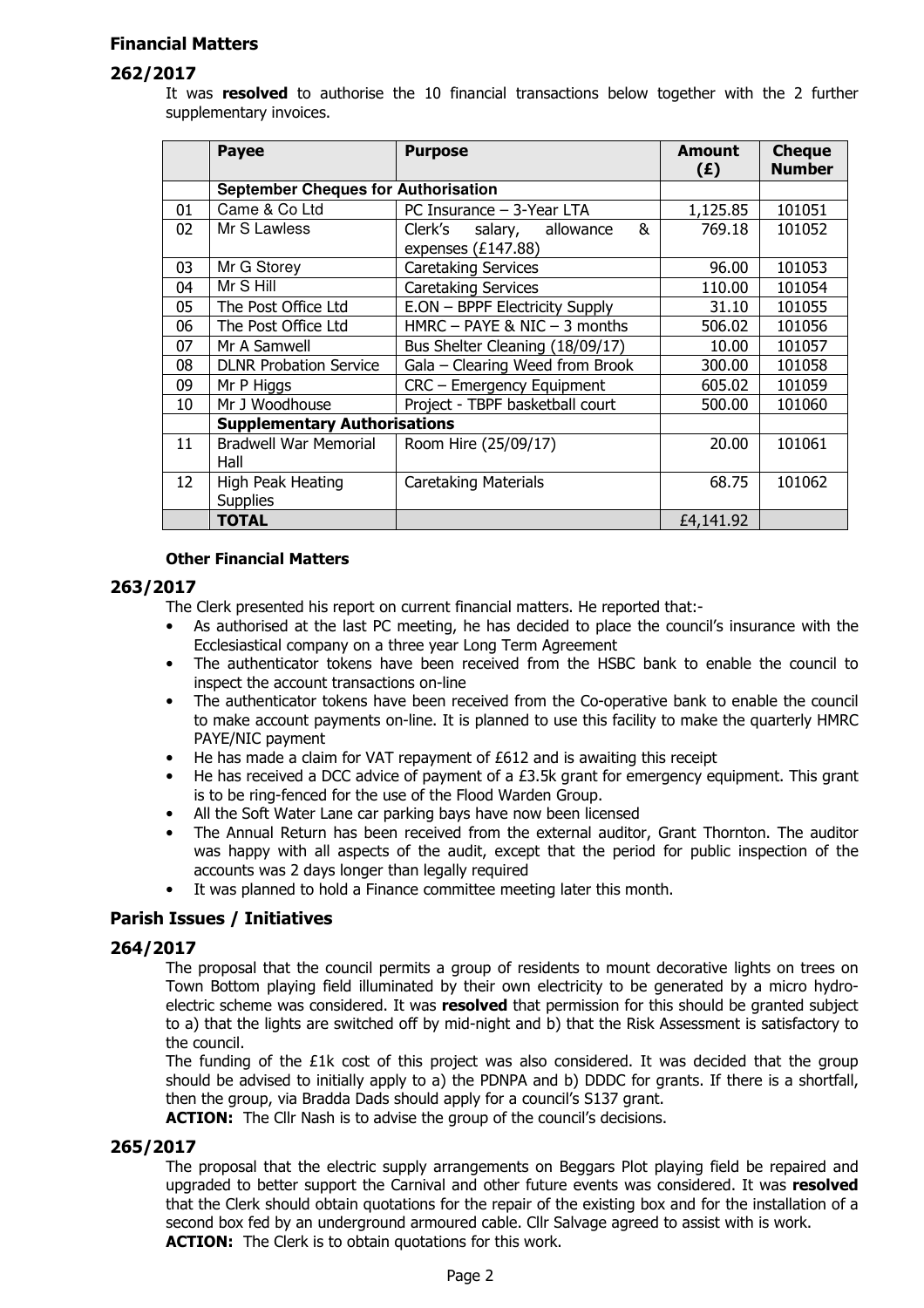## 266/2017

The proposal that a logo be designed for use on Parish Council property and for any other suitable matter was considered. It was **resolved** that Cllr Furness should approach a resident to ask him to design a number of stylised logos for consideration.

ACTION: The Cllr Furness is to contact the resident.

#### DCC Highways and Rights of Way

#### 267/2017

The proposal that the council signs up to the DCC Winter Service Scheme 2017-18 for the period October 2017 to April 2018 and to monitor its success was considered. It was resolved that the council should sign up as a full member of this scheme.

ACTION: The Clerk is to write to DCC and to provide the required information.

#### 268/2017

The proposal that the Parish Council seeks adoption by DCC Highways of the roads on the Newburgh development was considered. It was **resolved** that the council supports this proposal. **ACTION:** The Clerk is to write to DCC requesting it to adopt the new roads.

#### 269/2017

The DCC notification of a road closure on Cresswellpart Lane between the  $7<sup>th</sup>$  & 9<sup>th</sup> November 2017 was noted.

## 270/2017

The DCC notification of a road closure on Hollowgate between the  $8<sup>th</sup>$  &  $10<sup>th</sup>$  November 2017 was noted.

## PDNPA & Planning Applications

#### 271/2017

All recent Planning Applications were considered as follows:-

| <b>Type</b> | Date of<br>Application<br>/ Notice | Reference        | Property                                                    | Summary                                                                                                                                                                                                                           |  |
|-------------|------------------------------------|------------------|-------------------------------------------------------------|-----------------------------------------------------------------------------------------------------------------------------------------------------------------------------------------------------------------------------------|--|
|             |                                    |                  |                                                             |                                                                                                                                                                                                                                   |  |
| <b>New</b>  | 31/08/17                           | NP DDD 0817 0812 | Hope<br>Cement<br>Pindale<br>Works,<br>Rd., Bradwell        | Construction<br>of<br>new<br>conveyor belt cover.                                                                                                                                                                                 |  |
|             |                                    |                  |                                                             |                                                                                                                                                                                                                                   |  |
| Reviewed    | 02/08/17                           | NP DDD 0817 0815 | Peak<br>Topps,<br>Lane,<br><b>Hungry</b><br><b>Bradwell</b> | Single storey front<br>extension; replace<br>existing garage with new<br>1 1/2 storey extension<br>including garage space.<br>PDNPA are unable to<br>provide % increase<br>information. Council<br>supported this<br>application. |  |
| Reviewed    | 22/08/17                           | NP DDD 0817 0865 | Tom<br>Cottage,<br>Towngate,<br><b>Bradwell</b>             | Proposed two storey rear<br>extension and associated<br>works. Council<br>supported this<br>application.                                                                                                                          |  |
|             |                                    |                  |                                                             |                                                                                                                                                                                                                                   |  |
| Granted     | 24/07/17                           | NP DDD 0717 0753 | South<br>Lea,<br>Stretfield,<br><b>Bradwell</b>             | Demolition of single<br>storey extensions;<br>addition of new two<br>storey side extension;<br>construction of new<br>single storey extension;<br>Council supported this<br>application.                                          |  |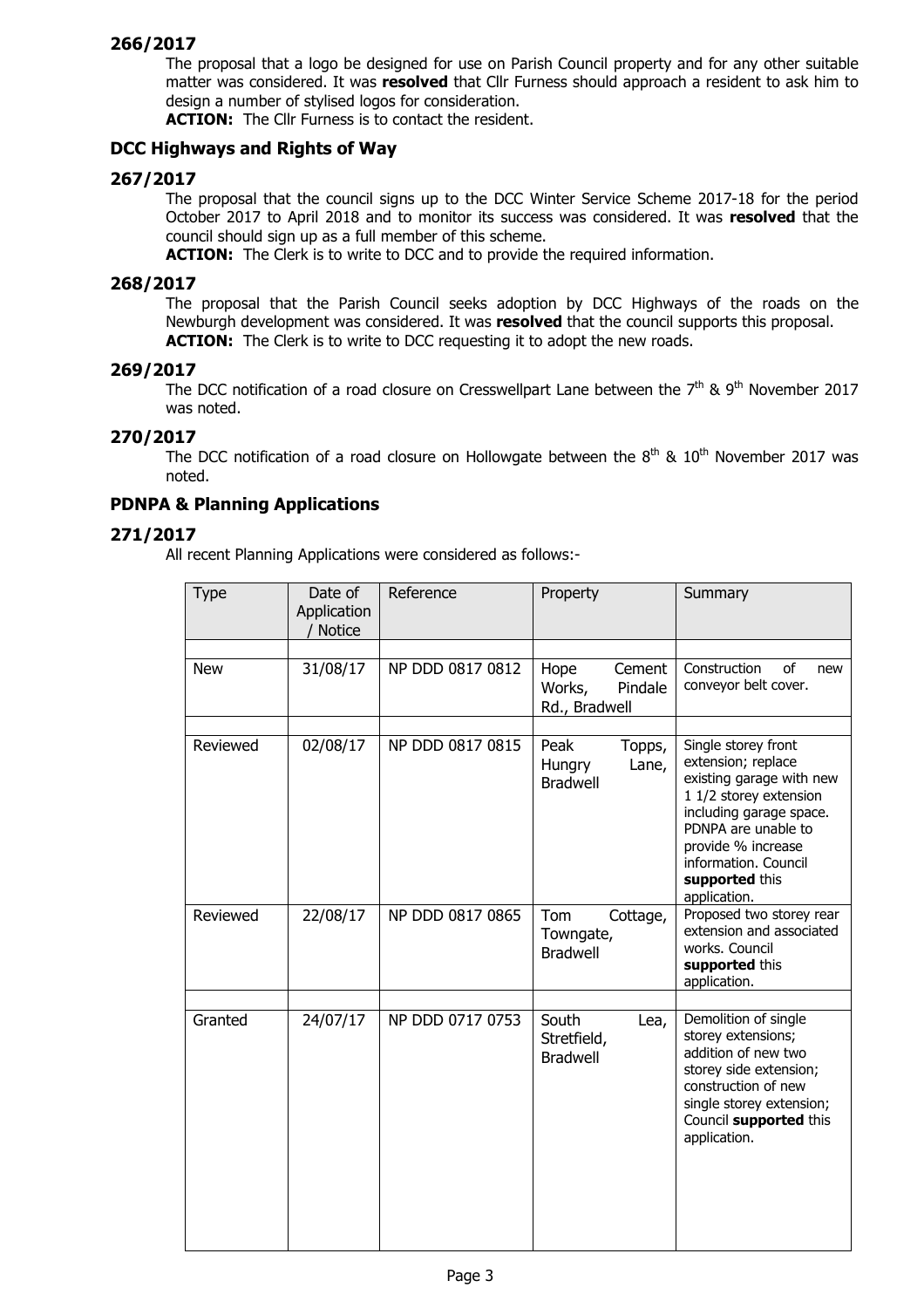|            | <b>New Applications</b> |                  |                                                    |                                                                                                                                                                          |
|------------|-------------------------|------------------|----------------------------------------------------|--------------------------------------------------------------------------------------------------------------------------------------------------------------------------|
|            |                         |                  |                                                    |                                                                                                                                                                          |
| <b>New</b> | 22/09/17                | NP DDD 0917 0968 | Pennine Cottage,<br>Netherside,<br><b>Bradwell</b> | Replacement Dwelling.<br>Council supported this<br>application.                                                                                                          |
| <b>New</b> | 27/09/17                | NP DDD 0917 0980 | The<br>View,<br>East<br>Hills Bradwell             | Two storey and single<br>storey extension to side.<br>Council delegated the<br>Clerk to respond to<br>PDNPA by 27/10/17<br>based on majority of<br>councillor responses. |
|            |                         |                  |                                                    |                                                                                                                                                                          |

Application 0812 (Hope Cement Works) was considered. It was resolved to support this application.

Application 0968 (Pennine Cottage) was considered. It was resolved to support this application.

Application 0980 (East View) was considered. It was resolved that the Clerk should respond to PDNPA by 27/10/17 based on the majority of councillor responses.

## Other Partner Authorities / Agencies

#### 272/2017

No proposals have been received this month.

## Reports from Council Representatives on Outside Bodies / Attendance at External Meetings / Relationship with Local Authorities & Other Bodies

## 273/2017

#### Recent Meetings:

| <b>Date</b> | <b>Event</b>                                                                                                                                                                                                                                                              | <b>Council</b><br><b>Representative(s)</b> |
|-------------|---------------------------------------------------------------------------------------------------------------------------------------------------------------------------------------------------------------------------------------------------------------------------|--------------------------------------------|
|             |                                                                                                                                                                                                                                                                           |                                            |
| 12/09/17    | Hope Cement Liaison Meeting<br>Hope Works, Hope<br>Cllrs Lancaster & Sowerby gave their reports on this<br>meeting. Their report included investigative drilling, rail<br>works, plant performance, pollution & fireworks display.                                        | Cllrs Lancaster &<br>Sowerby               |
| 20/09/17    | DDDC Town & Parishes Conference<br>Bakewell from 19:00<br>Cancelled                                                                                                                                                                                                       | Cllr Lancaster                             |
| 21/09/17    | DCC Parish and Town Council Liaison Forum<br>County Hall, Matlock from 18:00                                                                                                                                                                                              |                                            |
| 30/09/17    | PDNPA Parishes Day<br>Aldern House, Bakewell from 10:00 - 16:00<br>Cllr Granger gave her report which included the special<br>qualities of the PDNP, future planned courses, erection of<br>telecom masts, display of notices for events, community<br>partnerships in HV | Cllr Granger, Nash                         |
|             |                                                                                                                                                                                                                                                                           |                                            |

#### Future Meetings:

| <b>Date</b> | Event                                               | <b>Council</b><br><b>Representative(s)</b> |
|-------------|-----------------------------------------------------|--------------------------------------------|
|             |                                                     |                                            |
| 11/10/17    | DALC AGM                                            |                                            |
|             | Gothic Warehouse, Cromford Mills from 11:00         |                                            |
| 16/10/17    | Freedom of Information & Data Protection Regulation | Cllr Nash, Clerk                           |
|             | DALC Office, Cromford from 10:00 (£40 pp)           |                                            |
| 01/11/17    | <b>DDDC Area Community Forum</b>                    | DDDC Cllr Furness,                         |
|             | Agricultural Business Centre, Bakewell from 19:00   | Cllr Nash                                  |
|             |                                                     |                                            |